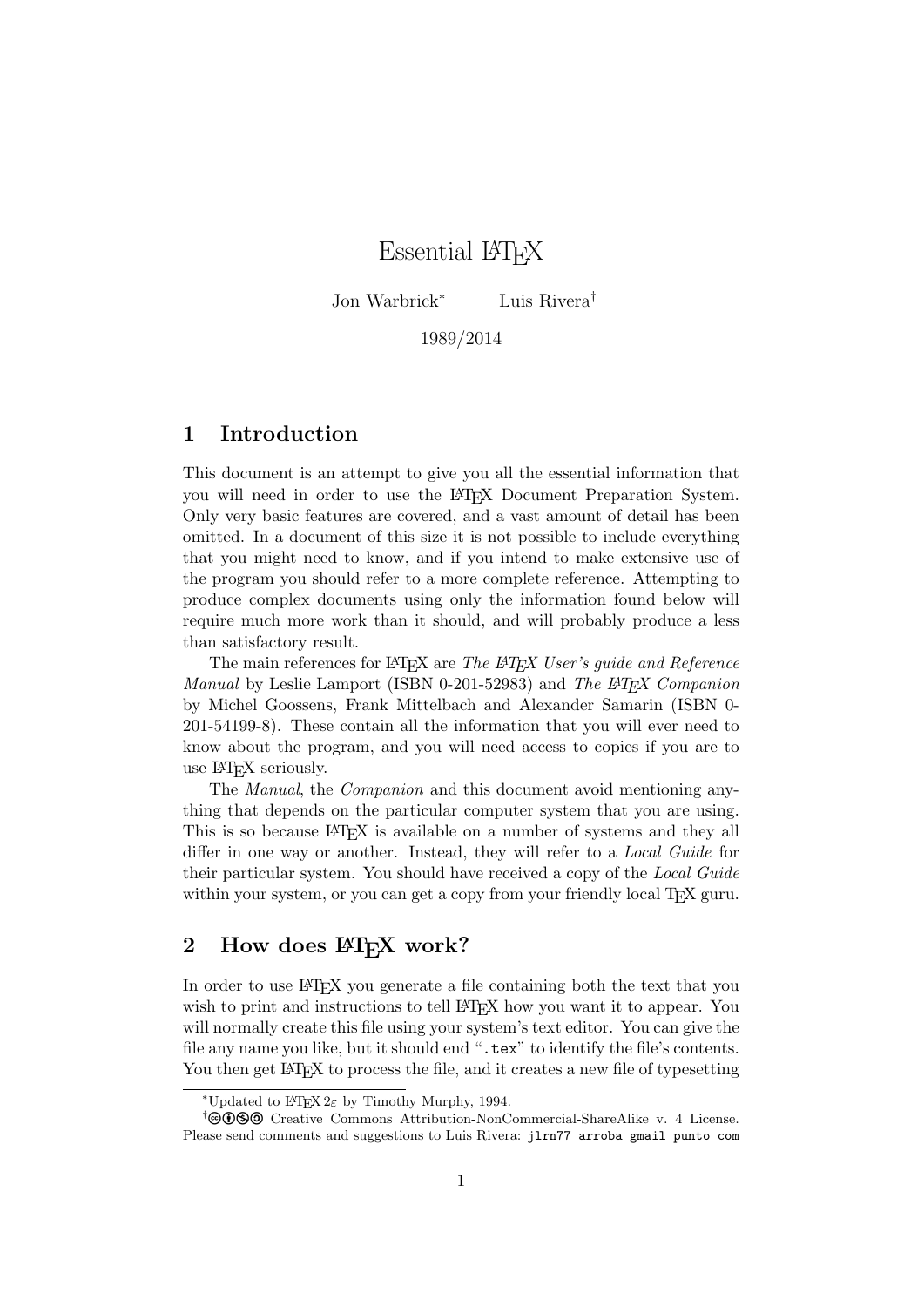commands; this has the same name as your file but the ".tex" ending is replaced by ".dvi". This stands for 'Device Independent' and, as the name implies, this file can be used to create output on a range of printing devices. Modern LAT<sub>E</sub>X implementations (pdfLAT<sub>E</sub>X, X<sub>T</sub>LAT<sub>E</sub>X, LuaLAT<sub>E</sub>X) produce directly Adobe's Portable Document Format (PDF) files. This document assumes that you are using either old style DVI LAT<sub>EX</sub> or the slightly more powerful pdfLATEX. Check which version you are using by reading the Local  $Guide$  or asking your local T<sub>F</sub>X guru.

Rather than encourage you to dictate exactly how your document should be laid out, LAT<sub>EX</sub> instructions allow you describe its *logical structure*. For example, you can think of a quotation embedded within your text as an element of this logical structure: you would normally expect a quotation to be displayed in a recognisable style to set it off from the rest of the text. A human typesetter would recognise the quotation and handle it accordingly, but since LATEX is only a computer program it requires your help. There are therefore LATEX commands that allow you to identify quotations and as a result allow LATEX to typeset them correctly.

Fundamental to LAT<sub>EX</sub> is the idea of a *document class* that determines exactly how a document will be formatted. LAT<sub>EX</sub> provides standard document classes that describe how standard logical structures (such as quotations) should be formatted. You may have to supplement these classes by packages specifying the formatting of logical structures peculiar to your document, such as mathematical formulae.

You can also modify the standard document classes by adding your own package. You can even create an entirely new class, though you should know the basic principles of typographical design before you do this.

There are a number of good reasons for concentrating on the logical structure rather than on the appearance of a document. It prevents you from making elementary typographical errors in the mistaken idea that they improve the aesthetics of a document—you should remember that the primary function of document design is to make documents easier to read, not prettier. It is more flexible, since you only need to alter the definition of the quotation style to change the appearance of all the quotations in a document. Most important of all, logical design encourages better writing. A visual system makes it easier to create visual effects rather than a coherent structure; logical design encourages you to concentrate on your writing and makes it harder to use formatting as a substitute for good writing.

# 3 A Sample LAT<sub>EX</sub> file

Have a look at the example LAT<sub>EX</sub> file in Figure 1. It is a slightly modified copy of the standard LAT<sub>EX</sub> example file small2e.tex. Your local guide will tell you how you can make your own copy of this file. The line numbers down the left-hand side are not part of the file, but have been added to make it easier to identify various portions. Also have a look at Figure 2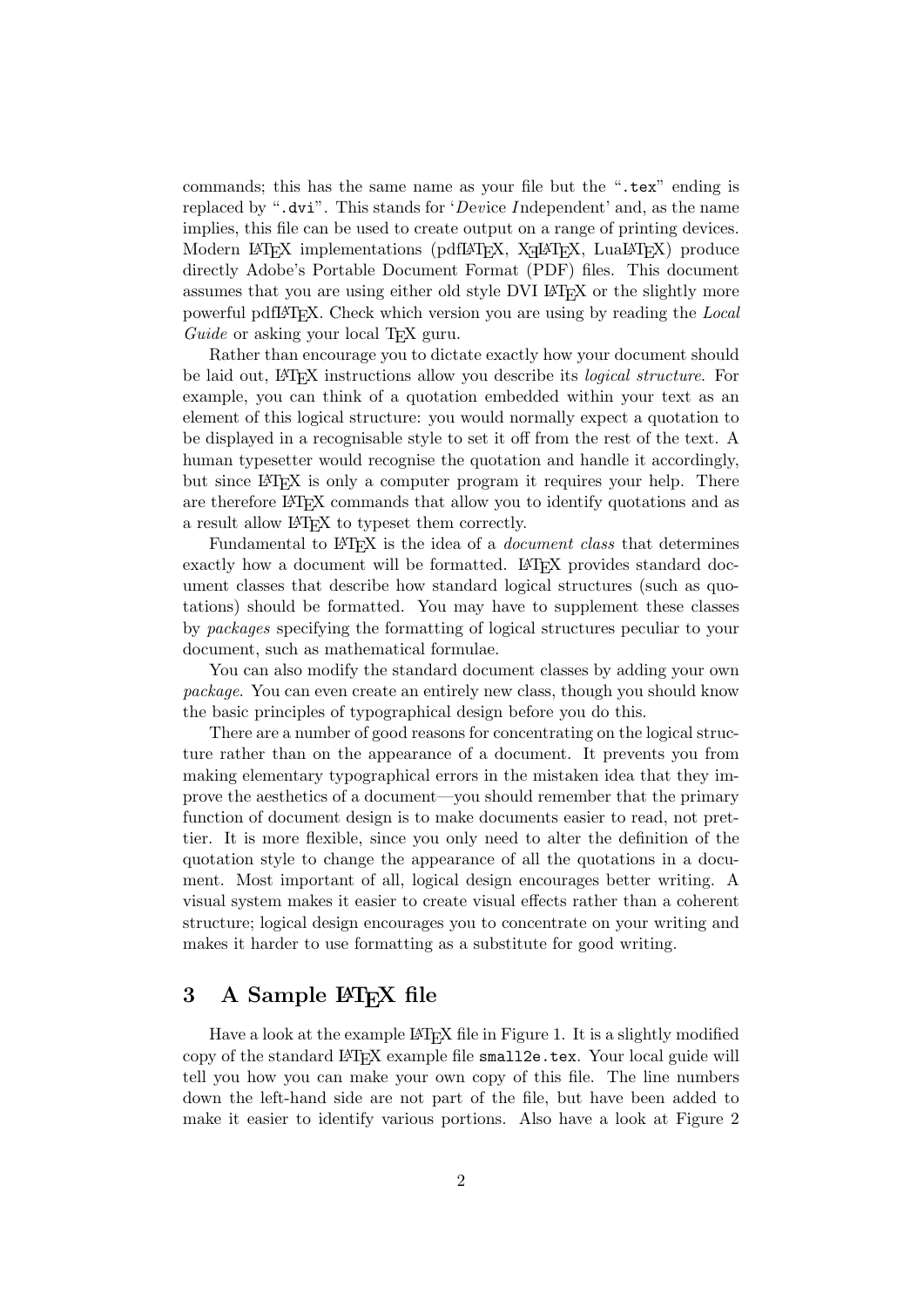% This is a small sample LaTeX input file (Version of 10 April 1994) % % Use this file as a model for making your own LaTeX input file. % Everything to the right of a % is a remark to you and is ignored by LaTeX. % The Local Guide tells how to run LaTeX. % WARNING! Do not type any of the following 10 characters except as directed: % &  $\frac{1}{2}$  # % \_ { } ^ ~ \ \documentclass{article} % Your input file must contain these two lines \begin{document} % plus the \end{document} command at the end. \section{Simple Text} % This command makes a section title. Words are separated by one or more spaces. Paragraphs are separated by one or more blank lines. The output is not affected by adding extra spaces or extra blank lines to the input file. Double quotes are typed like this: ''quoted text''. Single quotes are typed like this: 'single-quoted text'. Long dashes are typed as three dash characters---like this. Emphasized text is typed like this: \emph{this is emphasized}. Bold text is typed like this: \textbf{this is bold}. \subsection{A Warning or Two} % This command makes a subsection title. If you get too much space after a mid-sentence period---abbreviations like etc.\ are the common culprits)---then type a backslash followed by a space after the period, as in this sentence. Remember, don't type the 10 special characters (such as dollar sign and backslash) except as directed! The following seven are printed by typing a backslash in front of them:  $\$ \& \\\{\# \\\% \quad \quad \\\}$  and  $\\\}$ .The manual tells how to make other symbols. \end{document} % The input file ends with this command.

Figure 1: A Sample LATEX File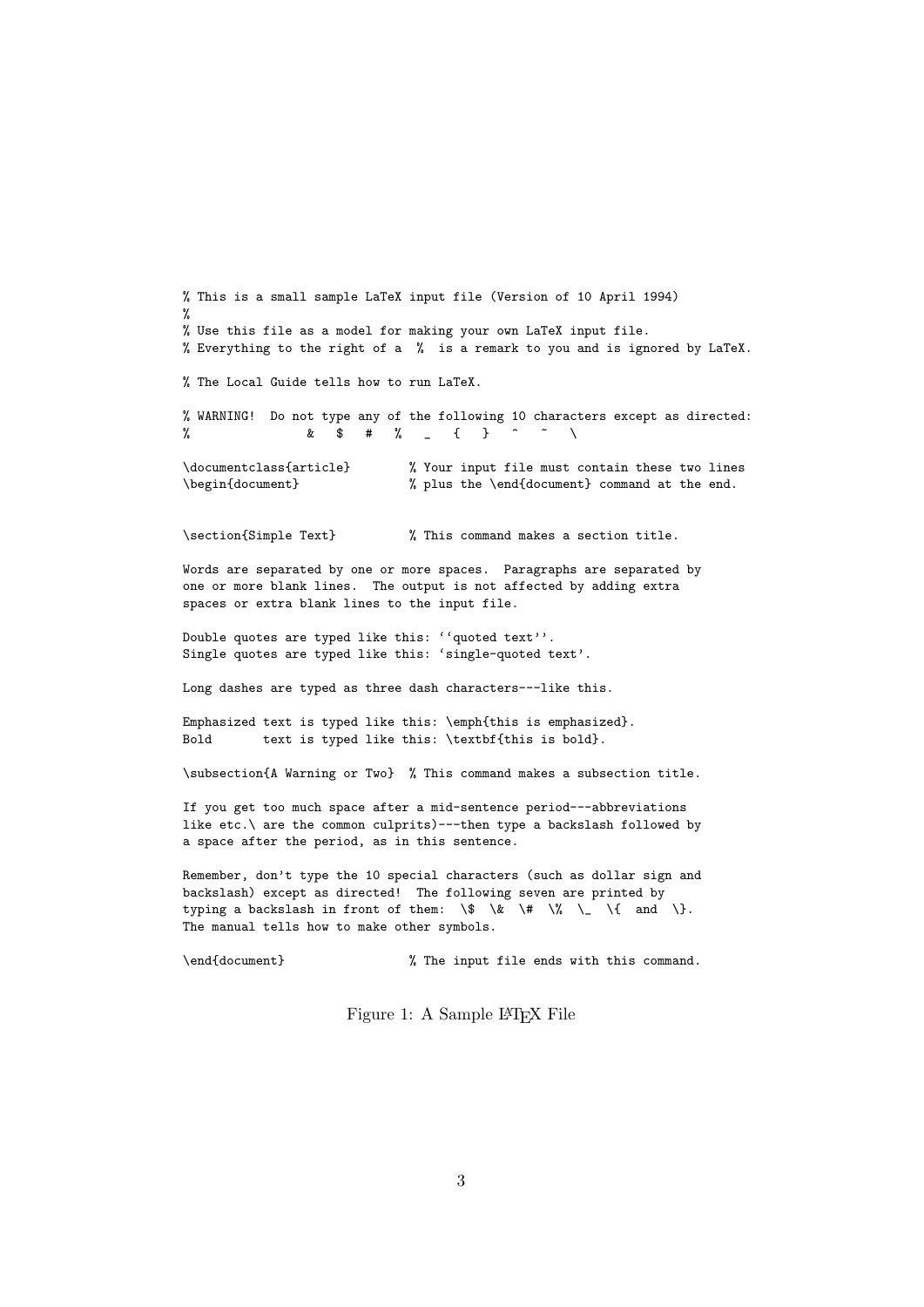# 1 Simple Text

Words are separated by one or more spaces. Paragraphs are separated by one or more blank lines. The output is not affected by adding extra spaces or extra blank lines to the input file.

Double quotes are typed like this: "quoted text". Single quotes are typed like this: 'single-quoted text'.

Long dashes are typed as three dash characters—like this.

Emphasized text is typed like this: this is emphasized. Bold text is typed like this: this is bold.

### 1.1 A Warning or Two

If you get too much space after a mid-sentence period—abbreviations like etc. are the common culprits)—then type a backslash followed by a space after the period, as in this sentence.

Remember, don't type the 10 special characters (such as dollar sign and backslash) except as directed! The following seven are printed by typing a backslash in front of them:  $\frac{1}{2}$  &  $\frac{1}{2}$  %  $\frac{1}{2}$  { and }. The manual tells how to make other symbols.

Figure 2: The result of processing the sample file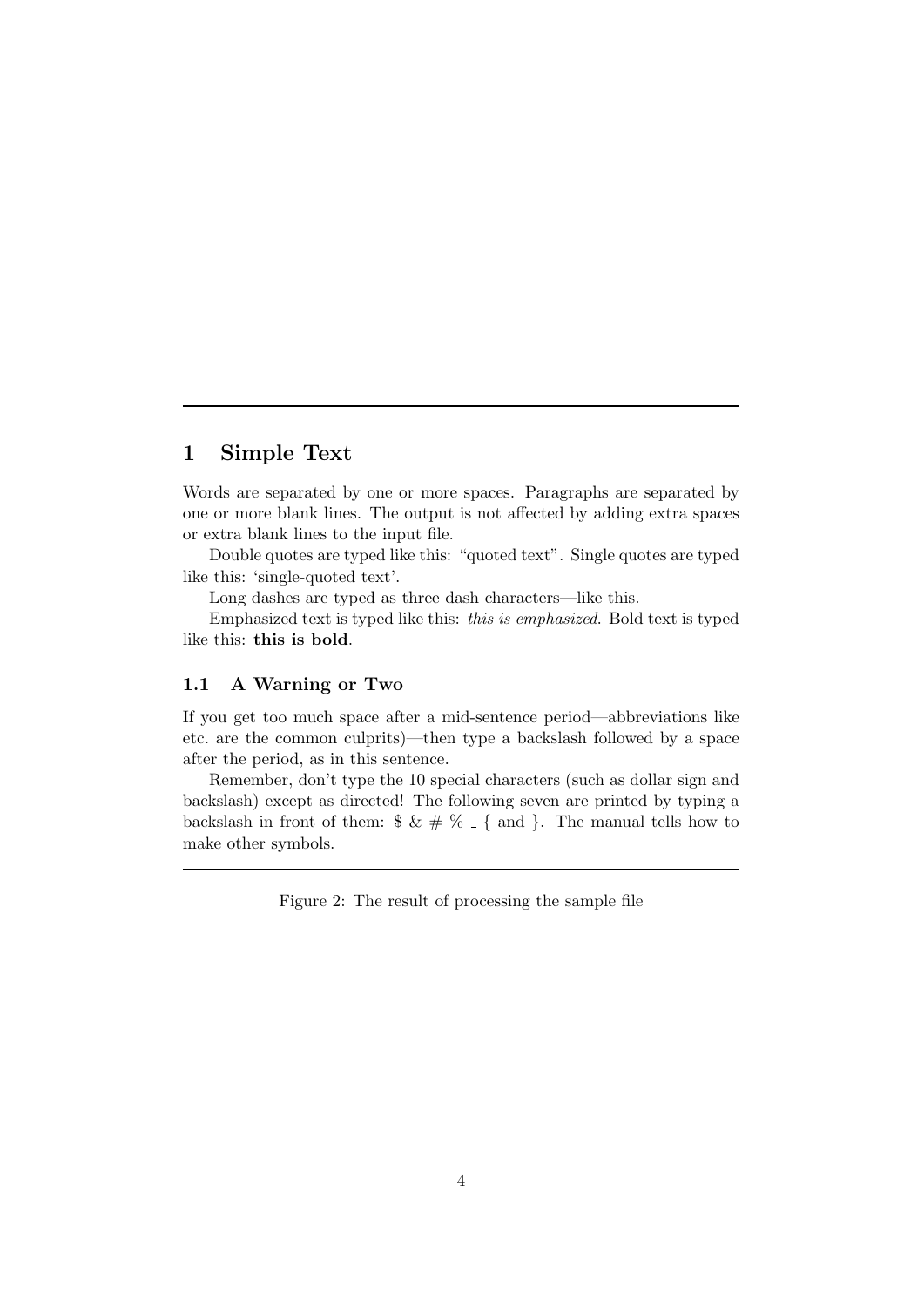which shows, more or less, the result of processing this file.

### 3.1 Running Text

Most documents consist almost entirely of running text—words formed into sentences, which are in turn formed into paragraphs—and the example file is no exception. Describing running text poses no problems, you just type it in naturally. In the output that it produces, LAT<sub>E</sub>X will fill lines and adjust the spacing between words to give tidy left and right margins. The spacing and distribution of the words in your input file will have no effect at all on the eventual output. Any number of spaces in your input file are treated as a single space by LATEX, it also regards the end of each line as a space between words (see lines 15–17). A new paragraph is indicated by a blank line in your input file, so don't leave any blank lines unless you really wish to start a paragraph.

LATEX reserves a number of the less common keyboard characters for its own use. The ten characters

# \$ % & ~ \_ ^ \ { }

should not appear as part of your text, because if they do LAT<sub>EX</sub> will get confused.

### 3.2 LAT<sub>E</sub>X Commands

There are a number of words in the file that start  $\forall$  (see lines 9, 10 and 13). These are L<sup>AT</sup>EX *commands* and they describe the structure of your document. There are a number of things that you should realise about these commands:

- All LAT<sub>EX</sub> commands consist of a  $\vee$  followed by one or more characters.
- LAT<sub>EX</sub> commands should be typed using the correct mixture of upperand lower-case letters.  $\text{BEGIN}$  is not the same as  $\begin{cases}$  begin.
- Some commands are placed within your text. Often they take an "argument" which is enclosed in curly brackets '{}',

```
\command{text}
```
The \section command is like this (see line 13). So is the  $\emptyset$ ...} command, which is used to emphasize the text in curly brackets, normally by changing to an *italic* typestyle (see line 25).

Occasionally the argument to a command is enclosed in square brackets '[]'. There is method behind this apparent madness, but for the time being you should be sure to copy the commands exactly as given.

• When a command's name is made up entirely of letters, you must make sure that the end of the command is marked by something that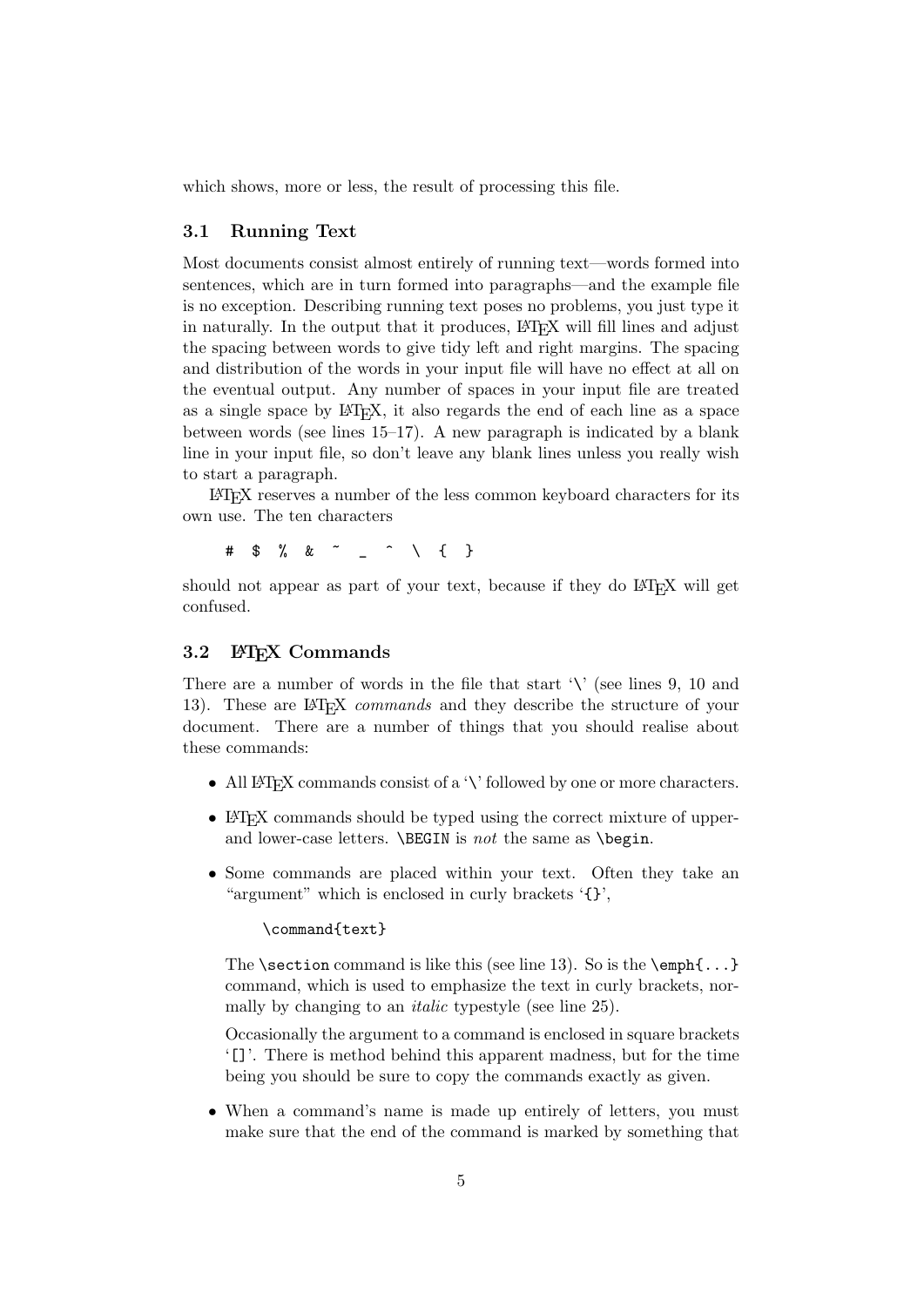isn't a letter. This is usually either the opening bracket around the command's argument, or it's a space. When it's a space, that space is always ignored by LATEX. We will see later that this can sometimes be a problem.

#### 3.3 Overall structure

There are some LATEX commands that must appear in every document. The actual text of the document always starts with a \begin{document} command and ends with an \end{document} command (see lines 10 and 39). Anything that comes after the \end{document} command is ignored. Everything that comes before the \begin{document} command is called the preamble. The preamble can only contain LATEX commands to describe the document's style.

One command that must appear in the preamble is the \documentclass command (see line 9). This command specifies the overall class for the document. Our example file is a simple technical document, and uses the article class, modified to print in eleven-point type on A4 paper. There are other classes that you can use, as you will find out later on in this document.

### 3.4 Other Things to Look At

LATEX can print both opening and closing quote characters, and can manage either of these either single or double. To do this it uses the two quote characters from your keyboard: ' and '. You will probably think of ' as the ordinary single quote character which probably looks like ´ or ' on your keyboard, and ' as a "funny" character that probably appears as `. You type these characters once for single quote (see line 21), and twice for double quotes (see line 20). The double quote character " itself is almost never used.

LATEX can produce three different kinds of dashes. A long dash, for use as a punctuation symbol, as is typed as three dash characters in a row, like this '---' (see line 23). A shorter dash, used between numbers as in '10–20', is typed as two dash characters in a row, while a single dash character is used as a hyphen.

 $i$ . From time to time you will need to include one or more of the LAT<sub>E</sub>X special symbols in your text. Seven of them can be printed by making them into commands by proceeding them by backslash (see line 36). The remaining three symbols can be produced by more advanced commands, as can symbols that do not appear on your keyboard such as  $\dagger$ ,  $\dagger$ ,  $\S$ ,  $\pounds$ ,  $\odot$ ,  $\sharp$ and ♣.

It is sometimes useful to include comments in a LATEX file, to remind you of what you have done or why you did it. Everything to the right of a % sign is ignored by LATEX, and so it can be used to introduce a comment.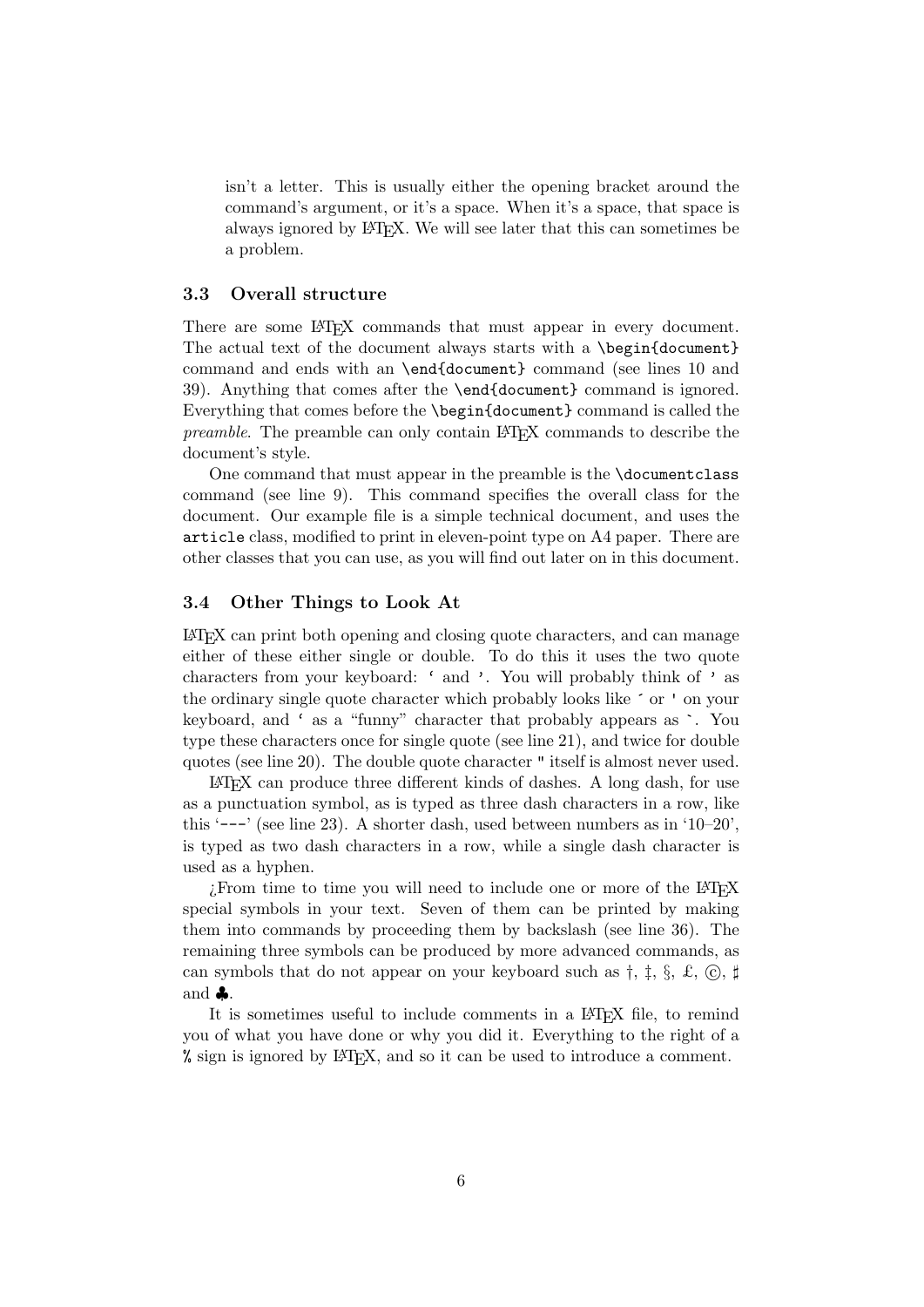## 4 Document Classes and Class Options

There are four standard document classes available in LAT<sub>EX</sub>:

- article intended for short documents and articles for publication. Articles do not have chapters, and when \maketitle is used to generate a title (see Section 10) it appears at the top of the first page rather than on a page of its own.
- report intended for longer technical documents. It is similar to article, except that it contains chapters and the title appears on a page of its own.
- book intended as a basis for book publication. Page layout is adjusted assuming that the output will eventually be used to print on both sides of the paper.
- letter intended for producing personal letters. This class will allow you to produce all the elements of a well laid out letter: addresses, date, signature, etc.

These standard classes can be modified by a number of *class options*. They appear in square brackets after the \documentclass command. Only one class can ever be used but you can have more than one class option, in which case their names should be separated by commas. The standard class options are:

- 11pt prints the document using eleven-point type for the running text rather that the ten-point type normally used. Eleven-point type is about ten percent larger than ten-point.
- 12pt prints the document using twelve-point type for the running text rather than the ten-point type normally used. Twelve-point type is about twenty percent larger than ten-point.
- a4paper causes the output in all of the standard classes to be adjusted to fit correctly on A4 paper. LATEX was designed in America where the standard paper is shorter and slightly wider than A4; without this option you will find that your output looks a little strange.
- twoside causes documents in the article or report classes to be formatted for printing on both sides of the paper. This is the default for the book class.
- twocolumn produces two column on each page.
- titlepage causes the \maketitle command to generate a title on a separate page for documents in the article class. A separate page is always used in both the report and book classes.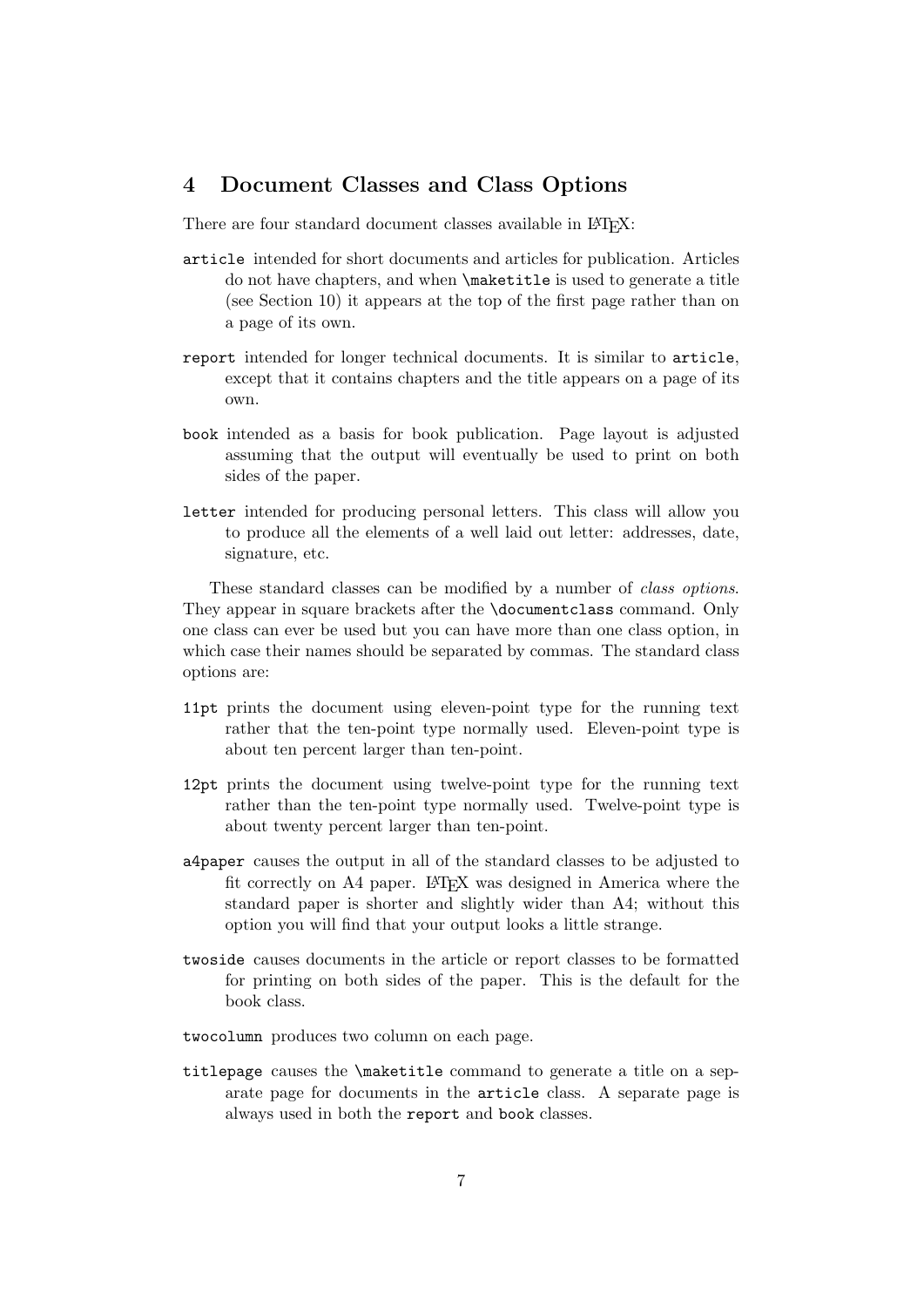## 5 Packages

There are a vast number of packages available for implementing a wide range of additional features.

For example the amstex package greatly expands the facilities for printing mathematics, allowing in particular the use of many more symbols, such as the "blackboard bold" letters  $\mathbb{Z}, \mathbb{R}, \ldots$  commonly used for the integers, reals, etc. The LAT<sub>E</sub>X Companion discusses a large number of packages, expaining the facilities they offer and how they are used.

A package is invoked by the \usepackage command, which should come immediately after the \documentclass command at the beginning of the file, eg

```
\documentclass[12pt,a4paper]{article}
\usepackage{amstex}
```
When a package is invoked the corresponding  $.\mathsf{sty}$  file is read, eg the file asmtex.sty in the above example.

Several different packages can be used in one file. Some packages have their own options, eg

```
\usepackage[leqno]{amstex}
```
causes equation numbers to be written to the left of the equation, rather than the right.

### 6 Environments

We mentioned earlier the idea of identifying a quotation to LATEX so that it could arrange to typeset it correctly. To do this you enclose the quotation between the commands \begin{quotation} and \end{quotation}. This is an example of a LAT<sub>EX</sub> construction called an *environment*. A number of special effects are obtained by putting text into particular environments.

### 6.1 Quotations

There are two environments for quotations: quote and quotation. quote is used either for a short quotation or for a sequence of short quotations separated by blank lines:

| US presidents  pithy remarks:    | US presidents have been known for |
|----------------------------------|-----------------------------------|
| \begin{quote}                    | their pithy remarks:              |
| The buck stops here.             | The buck stops here.              |
| I am not a crook.<br>\end{quote} | I am not a crook.                 |

Use the quotation environment for quotations that consist of more than one paragraph. Paragraphs in the input are separated by blank lines as usual: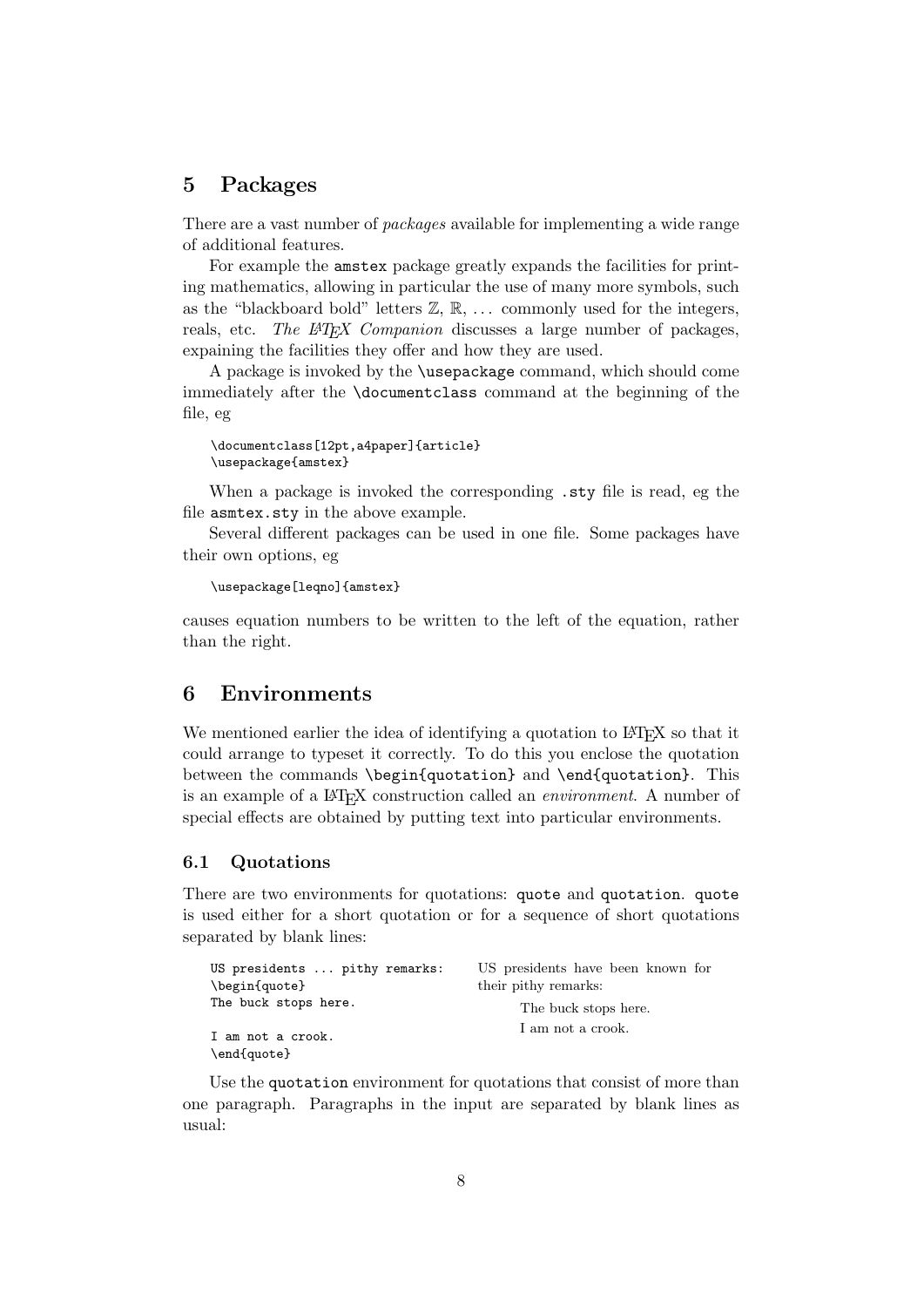| Here is some advice to remember:                                      | Here is some advice to remember:                                                                     |  |  |
|-----------------------------------------------------------------------|------------------------------------------------------------------------------------------------------|--|--|
| \begin{quotation}<br>Environments for making<br>other things as well. | <b>Environments</b><br>for<br>making quotations can<br>be used for other things                      |  |  |
| Many problems<br>environments.<br>\end{quotation}                     | as well.<br>Many problems can<br>be solved by novel ap-<br>plications of existing en-<br>vironments. |  |  |

### 6.2 Centering and Flushing

Text can be centred on the page by putting it within the center environment, and it will appear flush against the left or right margins if it is placed within the flushleft or flushright environments. Notice the spelling of center—unfortunately LATEX doesn't understand the English spelling.

Text within these environments will be formatted in the normal way, in particular the ends of the lines that you type are just regarded as spaces. To indicate a "newline" you need to type the \\ command. For example:

```
\begin{center}
one
two
three \\
four \\
five
\end{center}
                                                    one two three
                                                        four
                                                        five
```
#### 6.3 Lists

There are three environments for constructing lists. In each one each new item is begun with an \item command. In the itemize environment the start of each item is given a marker, in the enumerate environment each item is marked by a number. These environments can be nested within each other in which case the amount of indentation used is adjusted accordingly:

| \begin{itemize}                 | • Itemized lists are handy. |  |  |
|---------------------------------|-----------------------------|--|--|
| \item Itemized lists are handy. | • However, don't forget     |  |  |
| \item However, don't forget     |                             |  |  |
| \begin{enumerate}               | 1. The 'item' command.      |  |  |
| \item The 'item' command.       | 2. The 'end' command.       |  |  |
| \item The 'end' command.        |                             |  |  |
| \end{enumerate}                 |                             |  |  |
| \end{itemize}                   |                             |  |  |

The third list making environment is description. In a description you specify the item labels inside square brackets after the \item command. For example: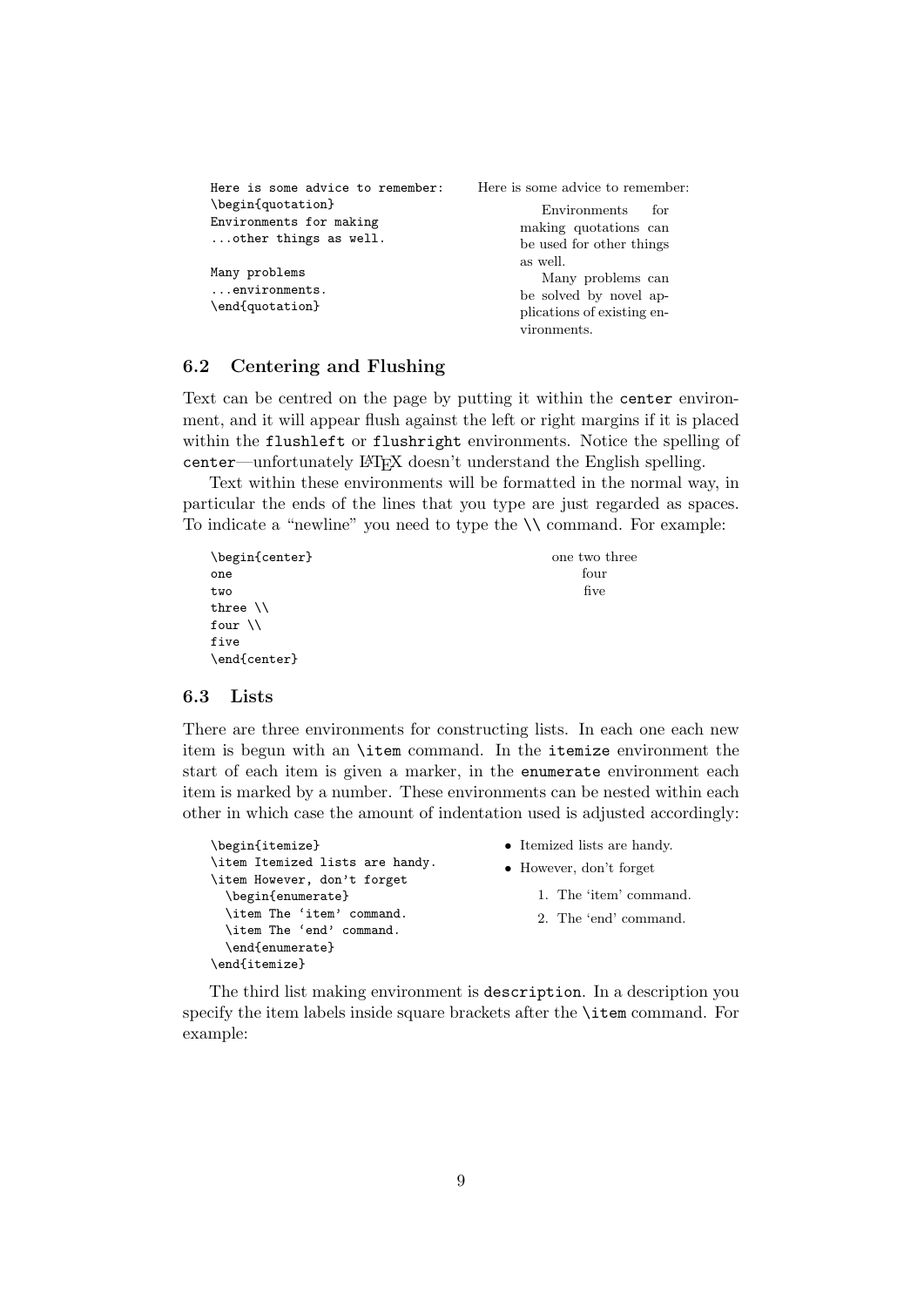```
Three animals that you should
know about are:
\begin{description}
  \item[gnat] A small animal...
  \item[gnu] A large animal...
  \item[armadillo] A ...
\end{description}
                                      Three animals that you should know
                                      about are:
                                      gnat A small animal that causes no
                                             end of trouble.
                                      gnu A large animal that causes no
                                             end of trouble.
                                      armadillo A medium-sized animal.
```
#### 6.4 Tables

Because LAT<sub>EX</sub> will almost always convert a sequence of spaces into a single space, it can be rather difficult to lay out tables. See what happens in this example

```
\begin{flushleft}
Income Expenditure Result \\
20s 0d 19s 11d happiness \\
20s 0d 20s 1d misery \\
\end{flushleft}
                                   Income Expenditure Result
                                   20s 0d 19s 11d happiness
                                   20s 0d 20s 1d misery
```
The tabbing environment overcomes this problem. Within it you set tabstops and tab to them much like you do on a typewriter. Tabstops are set with the  $\ge$  command, and the  $\ge$  command moves to the next stop. The  $\setminus \mathcal{E}$  command is used to separate each line. A line that ends  $\kappa \leq 1$  produces no output, and can be used to set tabstops:

```
\begin{tabbing}
Income \text{Expenditive} = \k_1Income \>Expenditure \>Result \\
20s 0d \>19s 11d \>Happiness \\
20s 0d \>20s 1d \>Misery \\
\end{tabbing}
```
Income Expenditure Result 20s 0d 19s 11d Happiness 20s 0d 20s 1d Misery

Unlike a typewriter's tab key, the  $\>$  command always moves to the next tabstop in sequence, even if this means moving to the left. This can cause text to be overwritten if the gap between two tabstops is too small.

#### 6.5 Verbatim Output

Sometimes you will want to include text exactly as it appears on a terminal screen. For example, you might want to include part of a computer program. Not only do you want LATEX to stop playing around with the layout of your text, you also want to be able to type all the characters on your keyboard without confusing LAT<sub>E</sub>X. The verbatim environment has this effect:

| The section of program in   | The section of program in question is: |
|-----------------------------|----------------------------------------|
| question is:                |                                        |
| \begin{verbatim}            | { this finds %a & %b }                 |
| { this finds % a $\&$ % b } |                                        |
|                             | for $i := 1$ to 27 do                  |
| for $i := 1$ to 27 do       | begin                                  |
| begin                       | $table[i] := fn(i);$                   |
| $table[i] := fn(i);$        | process(i)                             |
| process(i)                  | end;                                   |
| end;                        |                                        |
| \end{verbatim}              |                                        |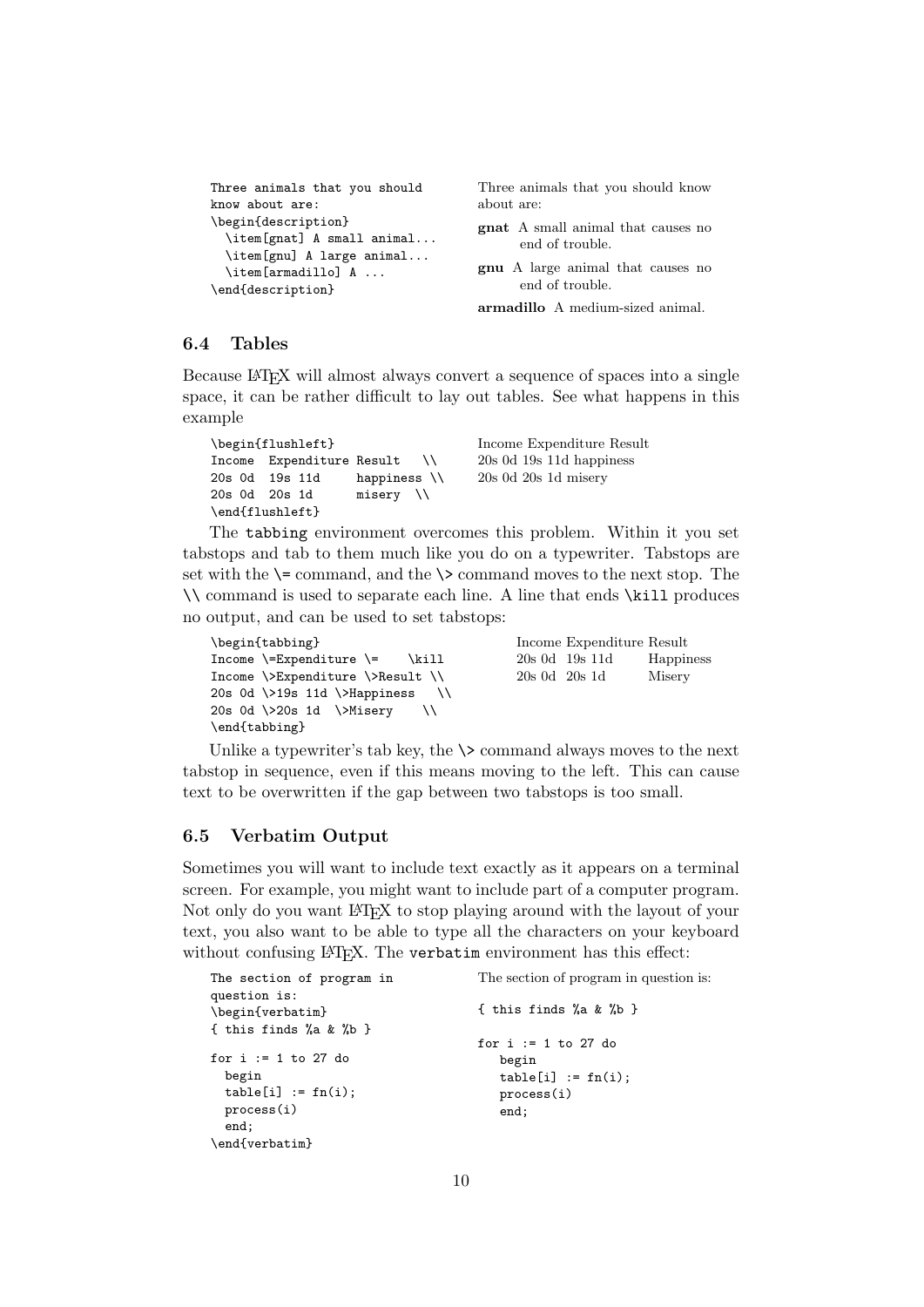# 7 Type Styles

We have already come across the **\em** command for changing typeface. Here is a full list of the available typefaces:

| \textrm Roman |                                     | \textit Italic  |                    | \textsc SMALL CAPS |
|---------------|-------------------------------------|-----------------|--------------------|--------------------|
|               | $\emptyset$ $\emptyset$ $\emptyset$ | \texts1 Slanted |                    | \texttt Typewriter |
|               | \textbf Boldface                    |                 | \textsf Sans Serif |                    |

Remember that these commands are used inside a pair of braces to limit the amount of text that they effect. In addition to the eight typeface commands, there are a set of commands that alter the size of the type. These commands are:

| \tiny         | \small      | \large | \huge |
|---------------|-------------|--------|-------|
| \scriptsize   | \normalsize | \Large | \Huge |
| \footnotesize |             | \LARGE |       |

## 8 Sectioning Commands and Tables of Contents

Technical documents, like this one, are often divided into sections. Each section has a heading containing a title and a number for easy reference. LATEX has a series of commands that will allow you to identify different sorts of sections. Once you have done this LAT<sub>EX</sub> takes on the responsibility of laying out the title and of providing the numbers.

The commands that you can use are:

| \chapter | \subsection    | \paragraph    |
|----------|----------------|---------------|
| \section | \subsubsection | \subparagraph |

The naming of these last two is unfortunate, since they do not really have anything to do with 'paragraphs' in the normal sense of the word; they are just lower levels of section. In most document classes, headings made with \paragraph and \subparagraph are not numbered. \chapter is not available in document class article. The commands should be used in the order given, since sections are numbered within chapters, subsections within sections, etc.

A seventh sectioning command, \part, is also available. Its use is always optional, and it is used to divide a large document into series of parts. It does not alter the numbering used for any of the other commands.

Including the command \tableofcontents in you document will cause a contents list to be included, containing information collected from the various sectioning commands. You will notice that each time your document is run through LATEX the table of contents is always made up of the headings from the previous version of the document. This is because LATEX collects information for the table as it processes the document, and then includes it the next time it is run. This can sometimes mean that the document has to be processed through LAT<sub>EX</sub> twice to get a correct table of contents.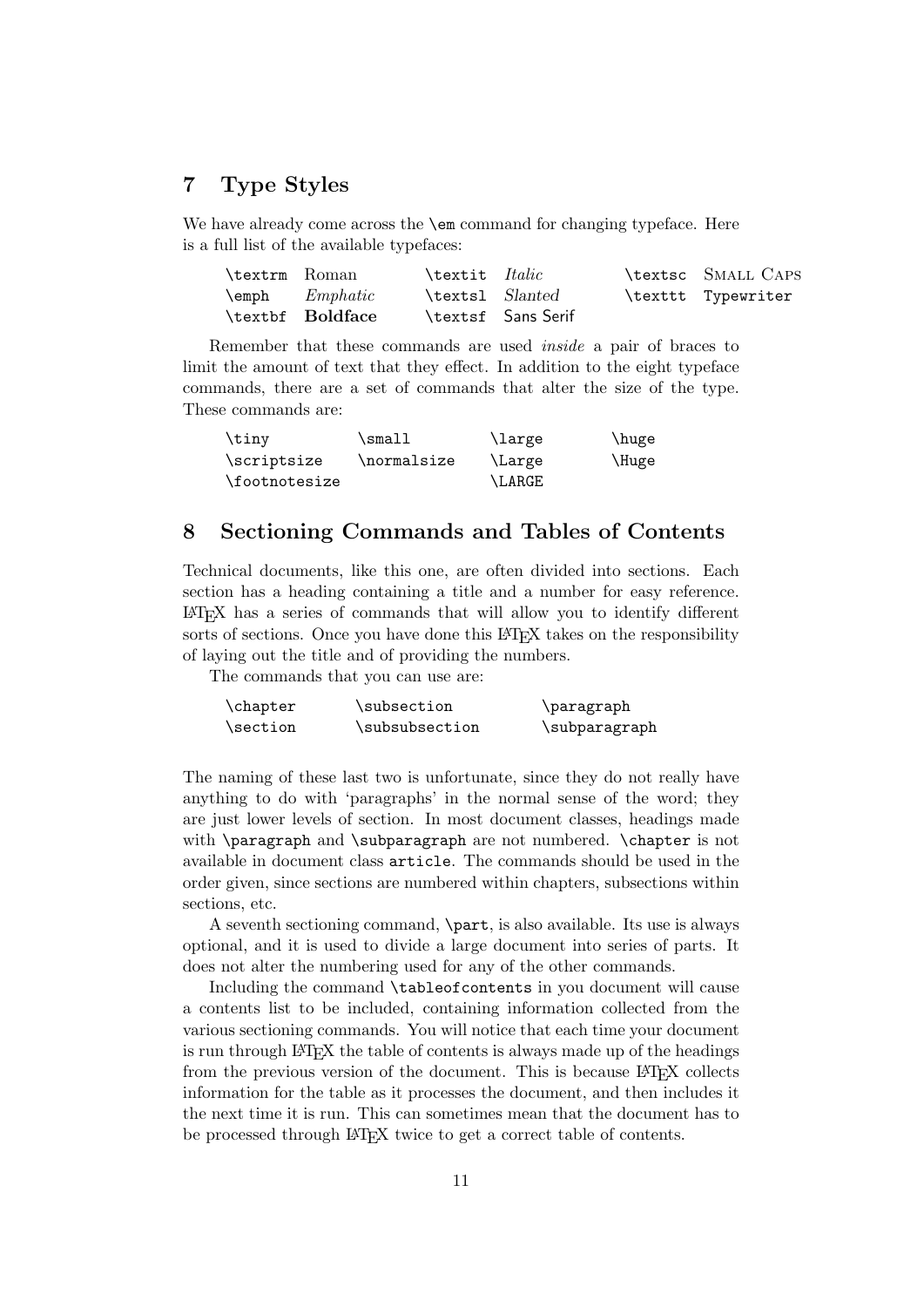## 9 Producing Special Symbols

You can include in you LATEX document a wide range of symbols that do not appear on you your keyboard. For a start, you can add an accent to any letter:

 $\delta \setminus \{6\}$   $\tilde{O}$   $\setminus \{6\}$   $\delta$   $\setminus \{6\}$   $\delta$   $\setminus \{6\}$   $\delta$   $\setminus \{6\}$  $\bar{0}$   $\{0\}$   $\tilde{0}$   $\{0\}$   $\tilde{0}$   $\{0\}$   $\tilde{0}$   $\{0\}$   $\tilde{0}$   $\{0\}$   $\tilde{0}$   $\{0\}$  $\overline{00}$  \t{oo}  $\ddot{\circ}$  \"{o}  $\ddot{\circ}$  \u{o}  $\circ$  \b{o}

A number of other symbols are available, and can be used by including the following commands:

|   | <b>\dag</b> |                         | ۱S     | $\mathcal{C}$ | $\backslash$ copyright    |
|---|-------------|-------------------------|--------|---------------|---------------------------|
| ţ | \ddag       |                         | ١P     | £             | \pounds                   |
| œ | \oe         | Œ                       | \0E    | æ             | \AE                       |
| Æ | \AE         | $\mathring{a}$          | \aa    | А             | \AA                       |
| Ø | ١٥          |                         | ١O     |               |                           |
|   | ١L          |                         | \ss    | ι,            | ?'                        |
|   | ı٢          | $\cdot$ $\cdot$ $\cdot$ | \ldots |               | LAT <sub>F</sub> X \LaTeX |

There is also a \today command that prints the current date. When you use these commands remember that LAT<sub>EX</sub> will ignore any spaces that follow them, so that you can type '\pounds 20' to get '£20'. However, if you type '\LaTeX is wonderful' you will get 'LATEXis wonderful'—notice the lack of space after LAT<sub>E</sub>X. To overcome this problem you can follow any of these commands by a pair of empty brackets and then any spaces that you wish to include, and you will see that  $\text{LareX}\$  really is wonderful! (LATEX really is wonderful!).

Finally, LAT<sub>E</sub>X 'math' mode, normally used to layout mathematical formulae, gives access to an even larger range of symbols, including the upper and lower case greek mathematical alphabet, calligraphic letters, mathematical operators and relations, arrows and a whole lot more. This document has not mentioned math mode, and it isn't going to either, so you will have to refer to the manual if you really need something that you can't get otherwise.

## 10 Titles

Most documents have a title. To title a L<sup>AT</sup>EX document, you include the following commands in your document, usually just after begin{document}.

```
\title{required title}
\author{required author}
\date{required date}
\maketitle
```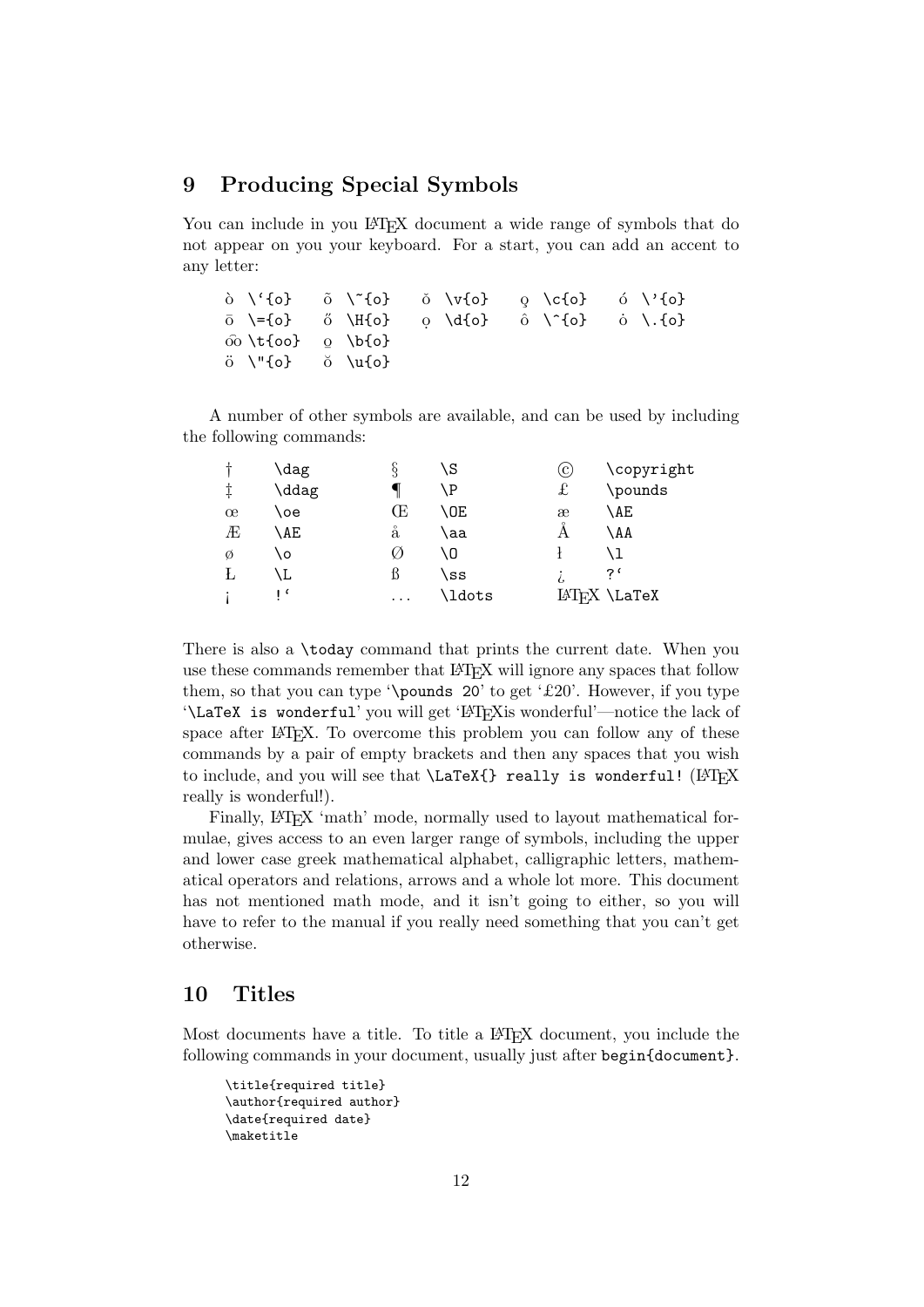If there are several authors, then their names should be separated by **\and**; they can also be separated by  $\setminus$  if you want them to be centred on different lines. If the **\date** command is left out, then the current date will be printed.

| \title{Essential \LaTeX}                | Essential LAT <sub>F</sub> X |
|-----------------------------------------|------------------------------|
| \author{J Warbrick\and T Murphy}        |                              |
| \date{14th February 1988}<br>\maketitle | J Warbrick T Murphy          |
|                                         | 14th February 1988           |

The exact appearance of the title varies depending on the document class. In classes report and book the title appears on a page of its own. In the article class it normally appears at the top of the first page, the class option titlepage will alter this (see Section 4).

### 11 Letters

Producing letters is simple with LATEX. To do this you use the document class letter. You can make any number of letters with a single input file. Your name and address, which are likely to be the same for all letters, are given once at the top of the file. Each letter is produced by a letter environment, having the name and address of the recipient as its argument. The letter itself begins with an \opening command to generate the salutation.

The letter ends with a \closing command, you can use the commands \encl and \cc to generate lists of enclosures and people to whom you are sending copies. Any text that follows the **\closing** must be proceeded by a \ps command. This command produces no text—you'll have to type "P.S." yourself—but is needed to format the additional text correctly.

Perhaps an example will make this clearer:

```
\documentclass{letter}
\begin{document}
\address{1234 Avenue of the Armadillos \\
         Gnu York, G.Y. 56789}
\signature{R. (Ma) Dillo \\ Director of Cuisine}
\begin{letter}{G. Natheniel Picking \\
               Acme Exterminators \\
               Illinois}
\opening{Dear Nat,}
I'm afraid that the armadillo problem is still with us.
I did everything ...
... and I hope that you can get rid of the nasty
beasts this time.
\closing{Best Regards,}
\cc{Jimmy Carter\\Richard M. Nixon}
\end{letter}
```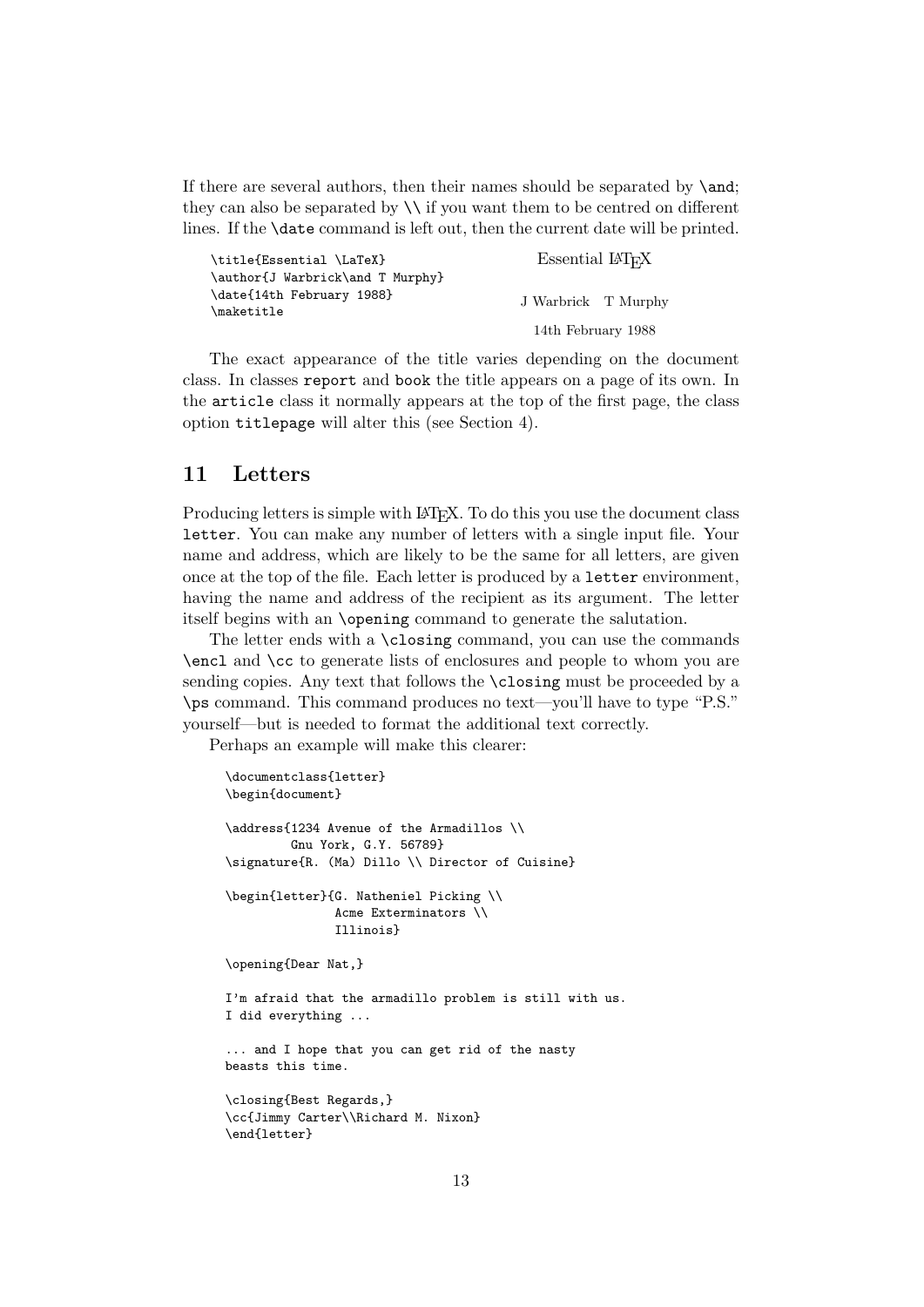\end{document}

# 12 Localisation<sup>1</sup>

LATEX was first designed in the U.S. by and for American writers, and it was tailored to meet their standards; that means that it uses the ASCII encoding for text input and a weird superset of ASCII for font encoding. So, if you live on the right side of the Atlantic, and would like to use British hyphenation patterns, the pound sign (not present in the default ascii encoding), and British date format, among other things, you need to add some localisation information to your input file. This localisation is achieved by selecting the appropriate paper size in the \documentclass statement, and the right font encoding, input encoding, and language settings through the inputenc, fontenc and babel packages.

British English uses roughly the same font encoding used by American English, so in principle you don't need to load extra glyphs provided by the fontenc package. You may need though to add the extra characters  $(E)$ notably) you need in your document. You set up this information calling the inputenc package. Thus, to typeset a British document you may declare

### \usepackage[utf8]{inputenc}

if your text editor stores your data in UTF-8 encoding, or

#### \usepackage[ansinew]{inputenc}

if you use the Windows 1252 character set for your input files. Using either of these input encodings lets you type simply £20 instead of forcing you to type the verbose \pounds 20 in your document. You may check which input encoding you are using by reading the Local Guide or asking your friendly local T<sub>EX</sub> guru. These declarations are mandatory; otherwise you may get errors, warnings, or blank spaces where the non-ascii characters are used.

Next, you need to declare the language you plan to use in your document. This feat is achieved through a call to the babel package, which takes as its argument a comma separated list of the languages you plan to use. The last language you declare (or the only one, which is mandatory) is taken as the main language of the document. So for your British document you should include the statement:

#### \usepackage[british]{babel}

This call tells LAT<sub>EX</sub> that you want British hyphenation, date, etc.; so that when you type \today you get 11th April 2015.

<sup>&</sup>lt;sup>1</sup>This section is a blueprint to be followed by translators. Please adjust the contents to your native language if you translate this booklet.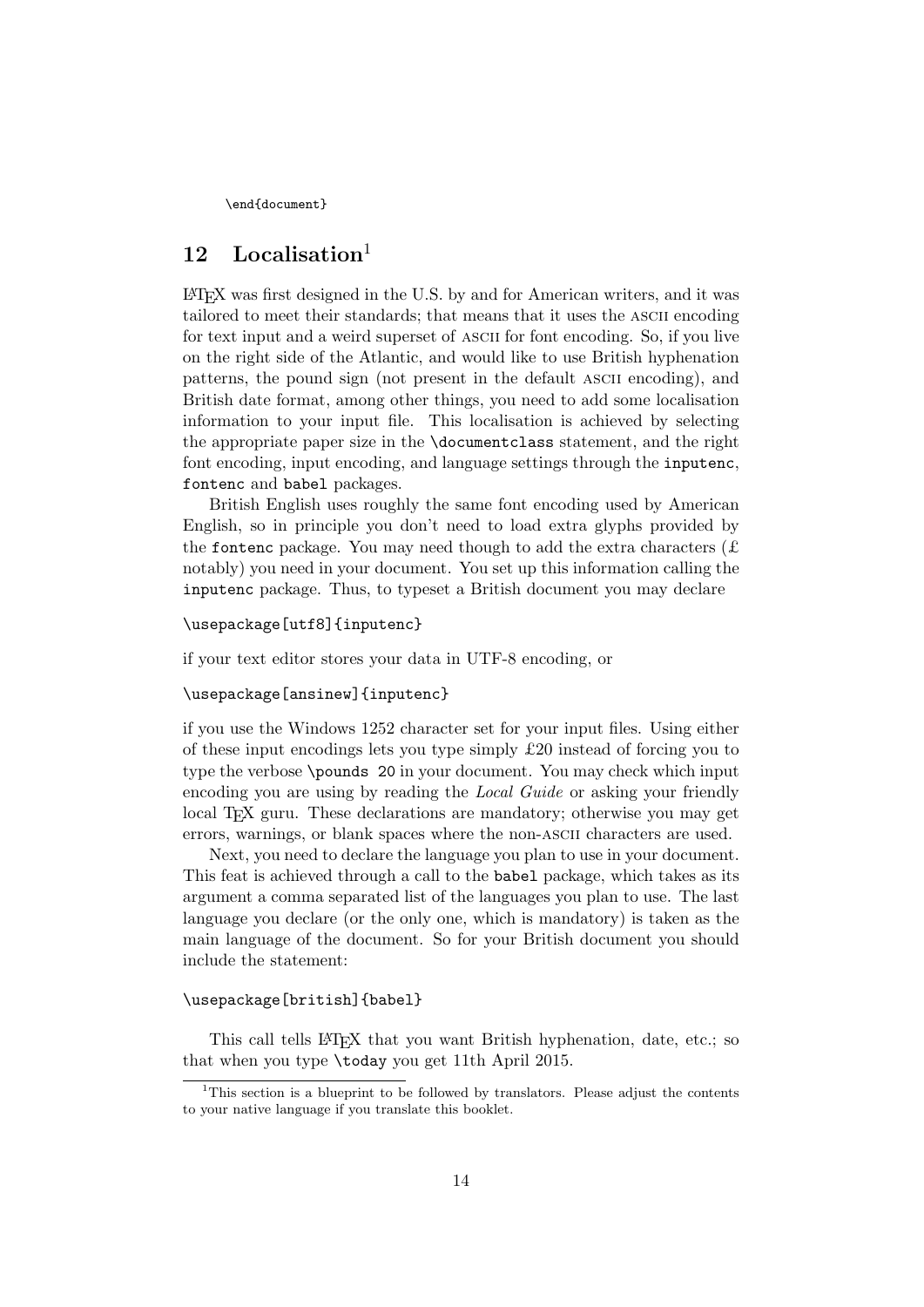### 13 Errors

When you create a new input file for L<sup>AT</sup>EX you will probably make mistakes. Everybody does, and it's nothing to be worried about. As with most computer programs, there are two sorts of mistake that you can make: those that LATEX notices and those that it doesn't. To take a rather silly example, since LATEX doesn't understand what you are saying it isn't going to be worried if you mis-spell some of the words in your text. You will just have to accurately proof-read your printed output. On the other hand, if you mis-spell one of the environment names in your file then LAT<sub>E</sub>Xwon't know what you want it to do.

When this sort of thing happens, LAT<sub>EX</sub> prints an error message on your terminal screen and then stops and waits for you to take some action. Unfortunately, the error messages that it produces are rather user-unfriendly and not a little frightening. Nevertheless, if you know where to look they will probably tell you where the error is and went wrong.

Consider what would happen if you mistyped \begin{itemize} so that it became \begin{itemie}. When LATEX processes this instruction, it displays the following on your terminal:

```
LaTeX error. See LaTeX manual for explanation.
              Type H <return> for immediate help.
! Environment itemie undefined.
\@latexerr ...for immediate help.}\errmessage {#1}
                                                  \endgroup
l.140 \begin{itemie}
?
```
After typing the '?' LAT<sub>EX</sub> stops and waits for you to tell it what to do.

The first two lines of the message just tell you that the error was detected by LAT<sub>E</sub>X. The third line, the one that starts '!' is the *error indicator*. It tells you what the problem is, though until you have had some experience of LATEX this may not mean a lot to you. In this case it is just telling you that it doesn't recognise an environment called itemie. The next two lines tell you what LATEX was doing when it found the error, they are irrelevant at the moment and can be ignored. The final line is called the error locator, and is a copy of the line from your file that caused the problem. It start with a line number to help you to find it in your file, and if the error was in the middle of a line it will be shown broken at the point where  $L^2T_FX$ realised that there was an error. LAT<sub>EX</sub> can sometimes pass the point where the real error is before discovering that something is wrong, but it doesn't usually get very far.

At this point you could do several things. If you knew enough about  $\Delta E$  wou might be able to fix the problem, or you could type 'X' and press the return key to stop LAT<sub>EX</sub> running while you go and correct the error. The best thing to do, however, is just to press the return key. This will allow LATEX to go on running as if nothing had happened. If you have made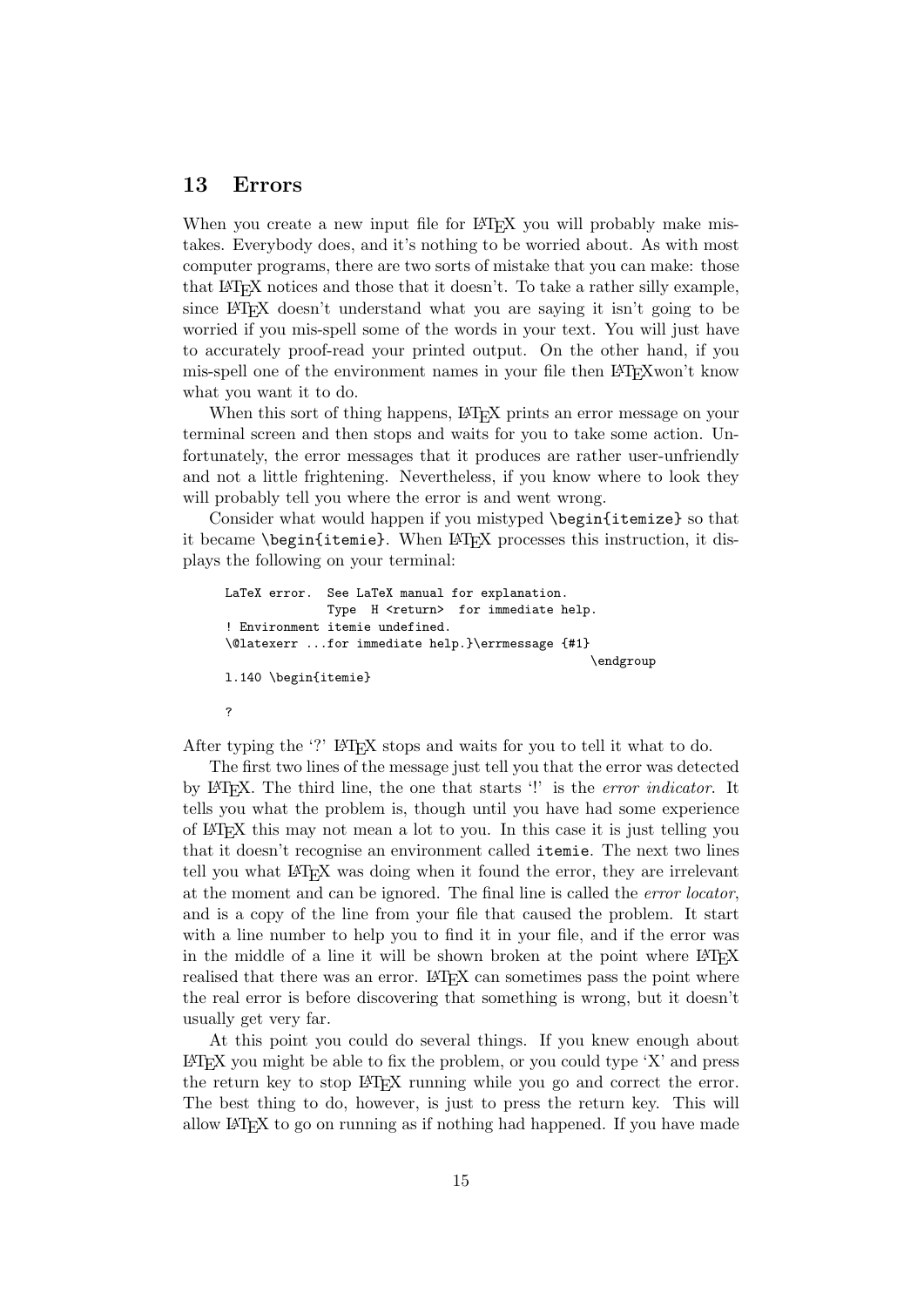one mistake, then you have probably made several and you may as well try to find them all in one go. It's much more efficient to do it this way than to run LATEX over and over again fixing one error at a time. Don't worry about remembering what the errors were—a copy of all the error messages is being saved in a log file so that you can look at them afterwards. See your local guide to find out what this file is called.

If you look at the line that caused the error it's normally obvious what the problem was. If you can't work out what you problem is look at the hints below, and if they don't help consult Chapter 6 of the manual. It contains a list of all of the error messages that you are likely to encounter together with some hints as to what may have caused them.

Some of the most common mistakes that cause errors are

- A mis-spelt command or environment name.
- Improperly matched '{' and '}'—remember that they should always come in pairs.
- Trying to use one of the ten special characters  $\# \$  % &  $[$  { }  $\degree$   $\degree$ and  $\setminus$  as an ordinary printing symbol.
- A missing **\end** command.
- A missing command argument (that's the bit enclosed in '{' and '}').

One error can get LATEX so confused that it reports a series of spurious errors as a result. If you have an error that you understand, followed by a series that you don't, then try correcting the first error—the rest may vanish as if by magic.

Sometimes LAT<sub>EX</sub> may write a  $*$  and stop without an error message. This is normally caused by a missing \end{document} command, but other errors can cause it. If this happens type \stop and press the return key.

Finally, LAT<sub>E</sub>X will sometimes print *warning* messages. They report problems that were not bad enough to cause LAT<sub>EX</sub> to stop processing, but nevertheless may require investigation. The most common problems are 'overfull' and 'underfull' lines of text. A message like:

Overfull \hbox (10.58649pt too wide) in paragraph at lines 172--175 []\tenrm Mathematical for-mu-las may be dis-played. A dis-played

indicates that LAT<sub>EX</sub> could not find a good place to break a line when laying out a paragraph. As a result, it was forced to let the line stick out into the right-hand margin, in this case by 10.6 points. Since a point is about 1/72nd of an inch this may be rather hard to see, but it will be there none the less.

This particular problem happens because LAT<sub>EX</sub> is rather fussy about line breaking, and it would rather generate a line that is too long than generate a paragraph that doesn't meet its high standards. The simplest way around the problem is to enclose the entire offending paragraph between